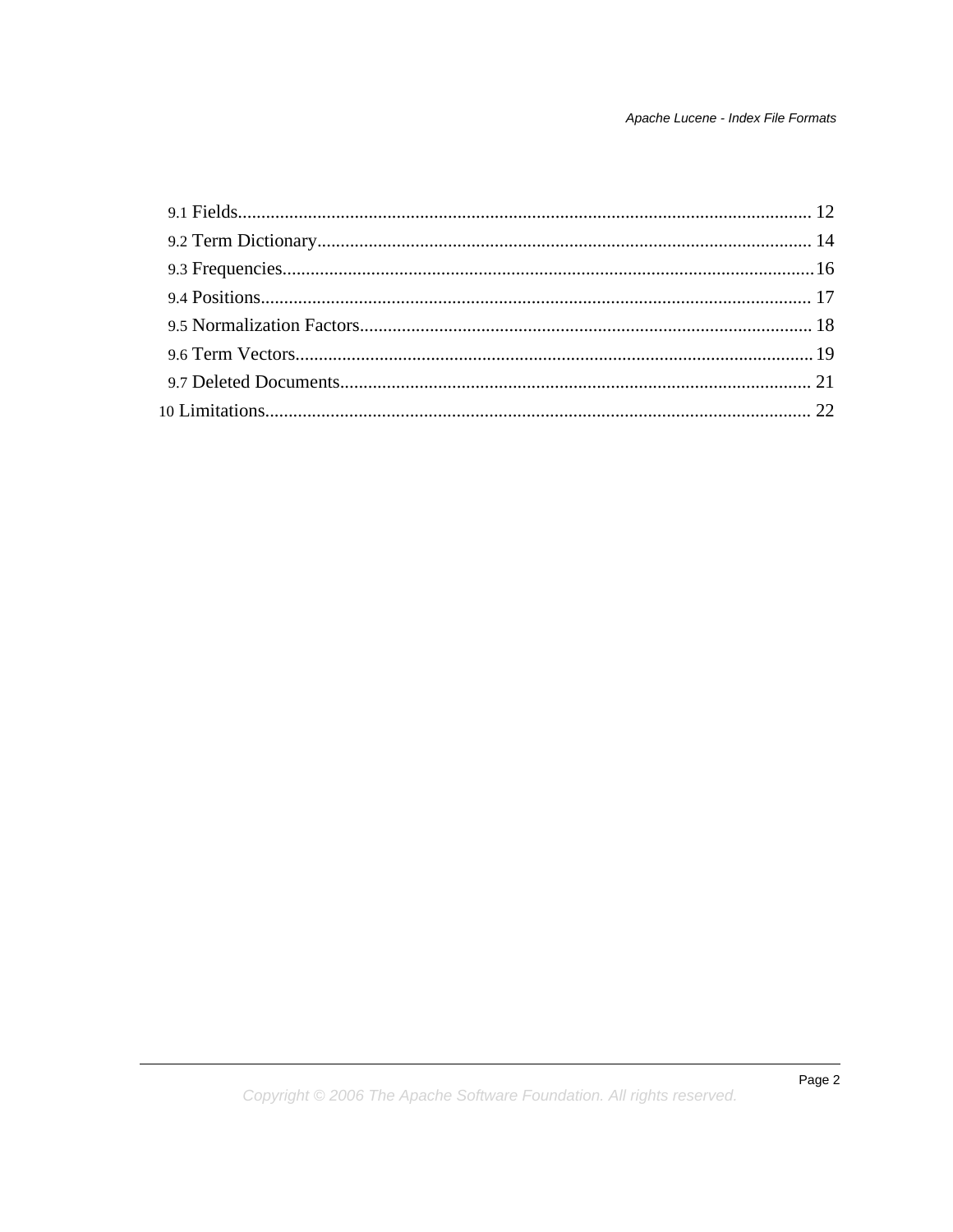# <span id="page-2-0"></span>**1. Index File Formats**

This document defines the index file formats used in Lucene version 3.1. If you are using a different version of Lucene, please consult the copy of docs/fileformats.html that was distributed with the version you are using.

Apache Lucene is written in Java, but several efforts are underway to write versions of Lucene in other programming languages. If these versions are to remain compatible with Apache Lucene, then a language-independent definition of the Lucene index format is required. This document thus attempts to provide a complete and independent definition of the Apache Lucene 3.1 file formats.

As Lucene evolves, this document should evolve. Versions of Lucene in different programming languages should endeavor to agree on file formats, and generate new versions of this document.

Compatibility notes are provided in this document, describing how file formats have changed from prior versions.

In version 2.1, the file format was changed to allow lock-less commits (ie, no more commit lock). The change is fully backwards compatible: you can open a pre-2.1 index for searching or adding/deleting of docs. When the new segments file is saved (committed), it will be written in the new file format (meaning no specific "upgrade" process is needed). But note that once a commit has occurred, pre-2.1 Lucene will not be able to read the index.

In version 2.3, the file format was changed to allow segments to share a single set of doc store (vectors & stored fields) files. This allows for faster indexing in certain cases. The change is fully backwards compatible (in the same way as the lock-less commits change in  $2.1$ ).

In version 2.4, Strings are now written as true UTF-8 byte sequence, not Java's modified UTF-8. See issue LUCENE-510 for details.

In version 2.9, an optional opaque Map<String,String> CommitUserData may be passed to IndexWriter's commit methods (and later retrieved), which is recorded in the segments\_N file. See issue LUCENE-1382 for details. Also, diagnostics were added to each segment written recording details about why it was written (due to flush, merge; which OS/JRE was used; etc.). See issue LUCENE-1654 for details.

In version 3.0, compressed fields are no longer written to the index (they can still be read, but on merge the new segment will write them, uncompressed). See issue LUCENE-1960 for details.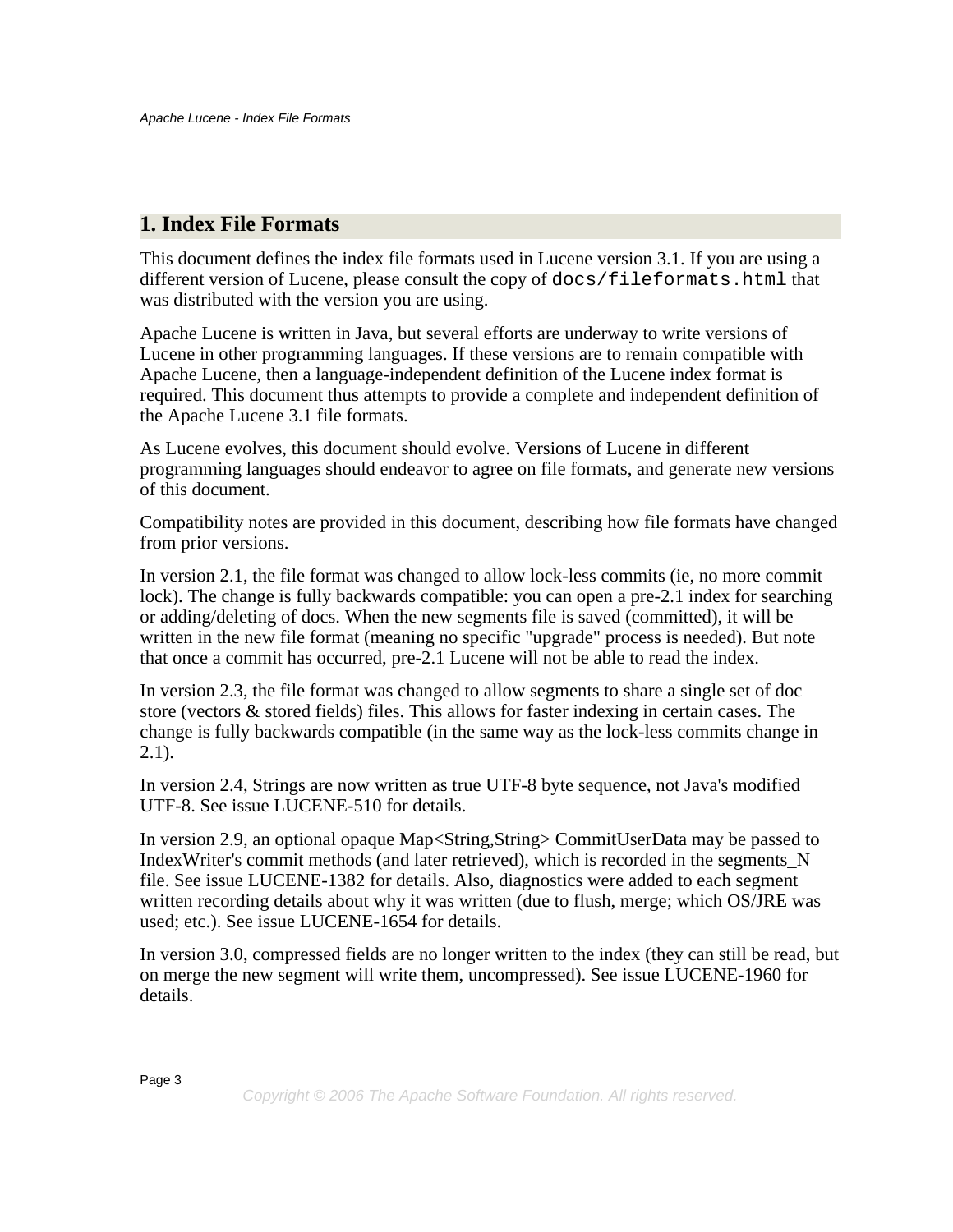In version 3.1, segments records the code version that created them. See LUCENE-2720 for details.

# <span id="page-3-0"></span>**2. Definitions**

The fundamental concepts in Lucene are index, document, field and term.

An index contains a sequence of documents.

- A document is a sequence of fields.
- A field is a named sequence of terms.
- A term is a string.

The same string in two different fields is considered a different term. Thus terms are represented as a pair of strings, the first naming the field, and the second naming text within the field.

### <span id="page-3-1"></span>**2.1. Inverted Indexing**

The index stores statistics about terms in order to make term-based search more efficient. Lucene's index falls into the family of indexes known as an inverted index. This is because it can list, for a term, the documents that contain it. This is the inverse of the natural relationship, in which documents list terms.

#### <span id="page-3-2"></span>**2.2. Types of Fields**

In Lucene, fields may be stored, in which case their text is stored in the index literally, in a non-inverted manner. Fields that are inverted are called indexed. A field may be both stored and indexed.

The text of a field may be tokenized into terms to be indexed, or the text of a field may be used literally as a term to be indexed. Most fields are tokenized, but sometimes it is useful for certain identifier fields to be indexed literally.

See the Field java docs for more information on Fields.

#### <span id="page-3-3"></span>**2.3. Segments**

Lucene indexes may be composed of multiple sub-indexes, or segments. Each segment is a fully independent index, which could be searched separately. Indexes evolve by:

1. Creating new segments for newly added documents.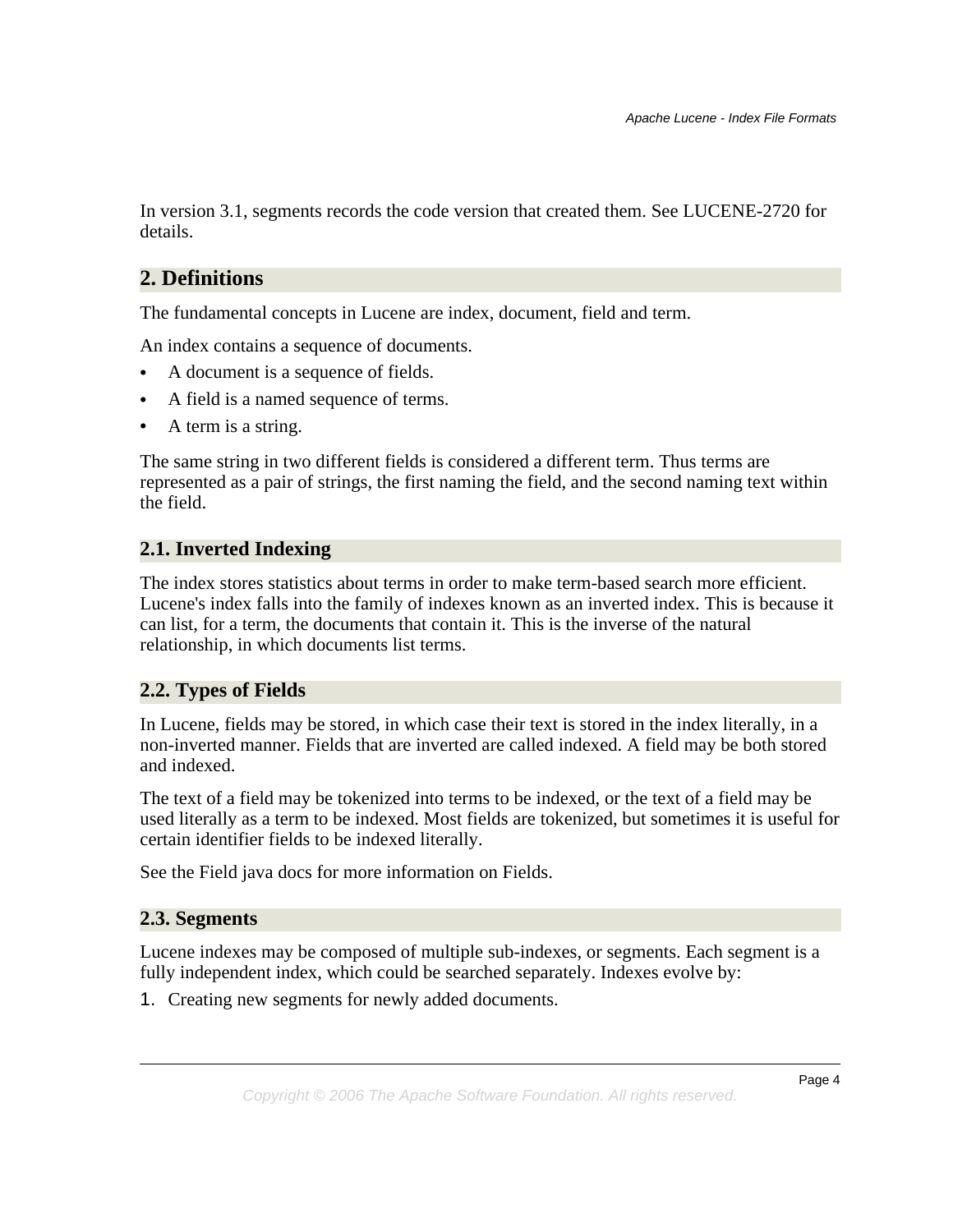2. Merging existing segments.

Searches may involve multiple segments and/or multiple indexes, each index potentially composed of a set of segments.

### <span id="page-4-0"></span>**2.4. Document Numbers**

Internally, Lucene refers to documents by an integer document number. The first document added to an index is numbered zero, and each subsequent document added gets a number one greater than the previous.

Note that a document's number may change, so caution should be taken when storing these numbers outside of Lucene. In particular, numbers may change in the following situations:

- The numbers stored in each segment are unique only within the segment, and must be converted before they can be used in a larger context. The standard technique is to allocate each segment a range of values, based on the range of numbers used in that segment. To convert a document number from a segment to an external value, the segment's base document number is added. To convert an external value back to a segment-specific value, the segment is identified by the range that the external value is in, and the segment's base value is subtracted. For example two five document segments might be combined, so that the first segment has a base value of zero, and the second of five. Document three from the second segment would have an external value of eight.
- When documents are deleted, gaps are created in the numbering. These are eventually removed as the index evolves through merging. Deleted documents are dropped when segments are merged. A freshly-merged segment thus has no gaps in its numbering.

# <span id="page-4-1"></span>**3. Overview**

Each segment index maintains the following:

- Field names. This contains the set of field names used in the index.
- Stored Field values. This contains, for each document, a list of attribute-value pairs, where the attributes are field names. These are used to store auxiliary information about the document, such as its title, url, or an identifier to access a database. The set of stored fields are what is returned for each hit when searching. This is keyed by document number.
- Term dictionary. A dictionary containing all of the terms used in all of the indexed fields of all of the documents. The dictionary also contains the number of documents which contain the term, and pointers to the term's frequency and proximity data.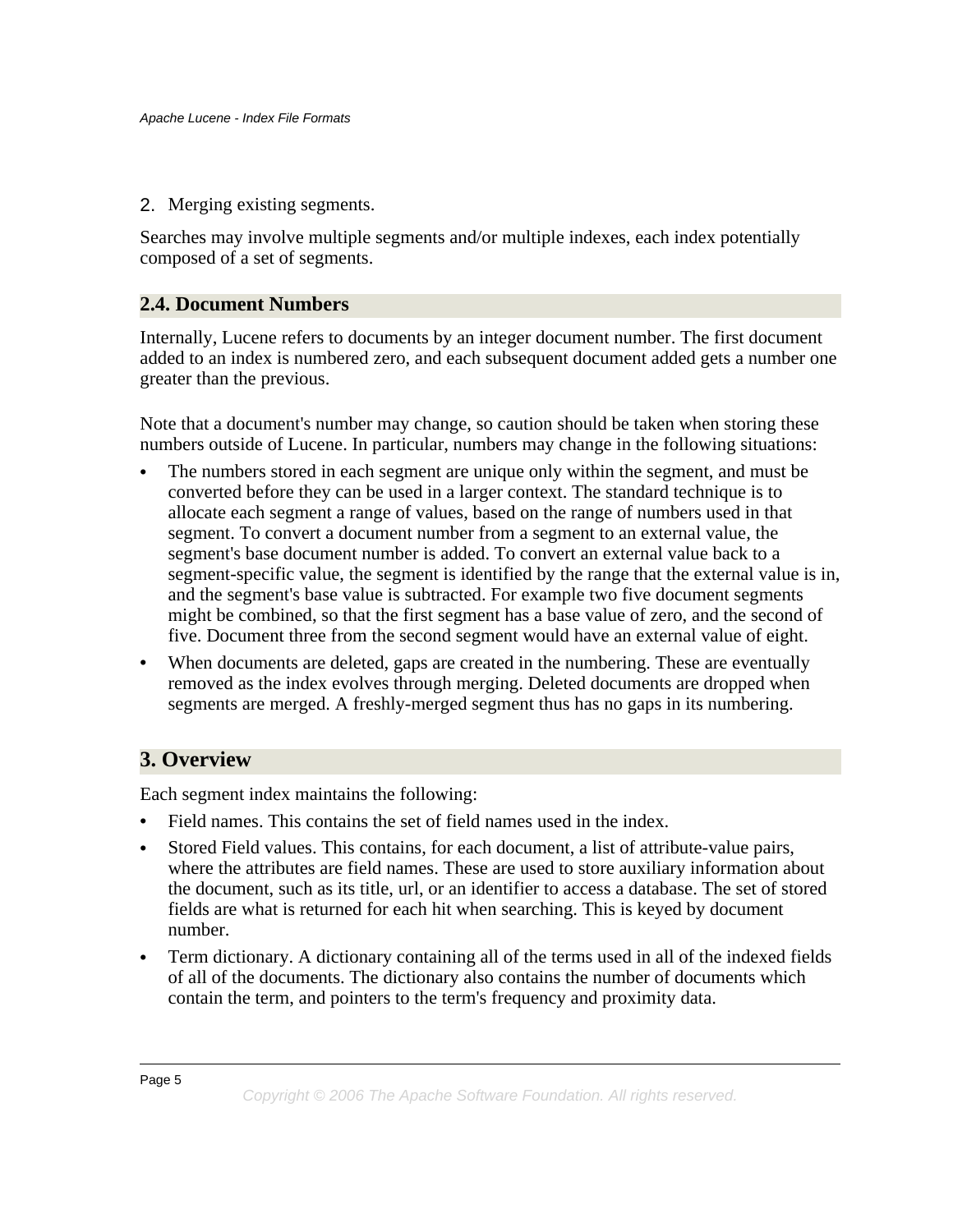- Term Frequency data. For each term in the dictionary, the numbers of all the documents that contain that term, and the frequency of the term in that document if omitTf is false.
- Term Proximity data. For each term in the dictionary, the positions that the term occurs in each document. Note that this will not exist if all fields in all documents set omitTf to true.
- Normalization factors. For each field in each document, a value is stored that is multiplied into the score for hits on that field.
- Term Vectors. For each field in each document, the term vector (sometimes called document vector) may be stored. A term vector consists of term text and term frequency. To add Term Vectors to your index see the Field constructors
- Deleted documents. An optional file indicating which documents are deleted.

Details on each of these are provided in subsequent sections.

# <span id="page-5-0"></span>**4. File Naming**

All files belonging to a segment have the same name with varying extensions. The extensions correspond to the different file formats described below. When using the Compound File format (default in 1.4 and greater) these files are collapsed into a single .cfs file (see below for details)

Typically, all segments in an index are stored in a single directory, although this is not required.

As of version 2.1 (lock-less commits), file names are never re-used (there is one exception, "segments.gen", see below). That is, when any file is saved to the Directory it is given a never before used filename. This is achieved using a simple generations approach. For example, the first segments file is segments\_1, then segments\_2, etc. The generation is a sequential long integer represented in alpha-numeric (base 36) form.

# <span id="page-5-1"></span>**5. Summary of File Extensions**

The following table summarizes the names and extensions of the files in Lucene:

| <b>Name</b>   | Extension                | <b>Brief Description</b>                                                           |
|---------------|--------------------------|------------------------------------------------------------------------------------|
| Segments File | segments.gen, segments_N | Stores information about<br>segments                                               |
| Lock File     | write.lock               | The Write lock prevents<br>multiple IndexWriters from<br>writing to the same file. |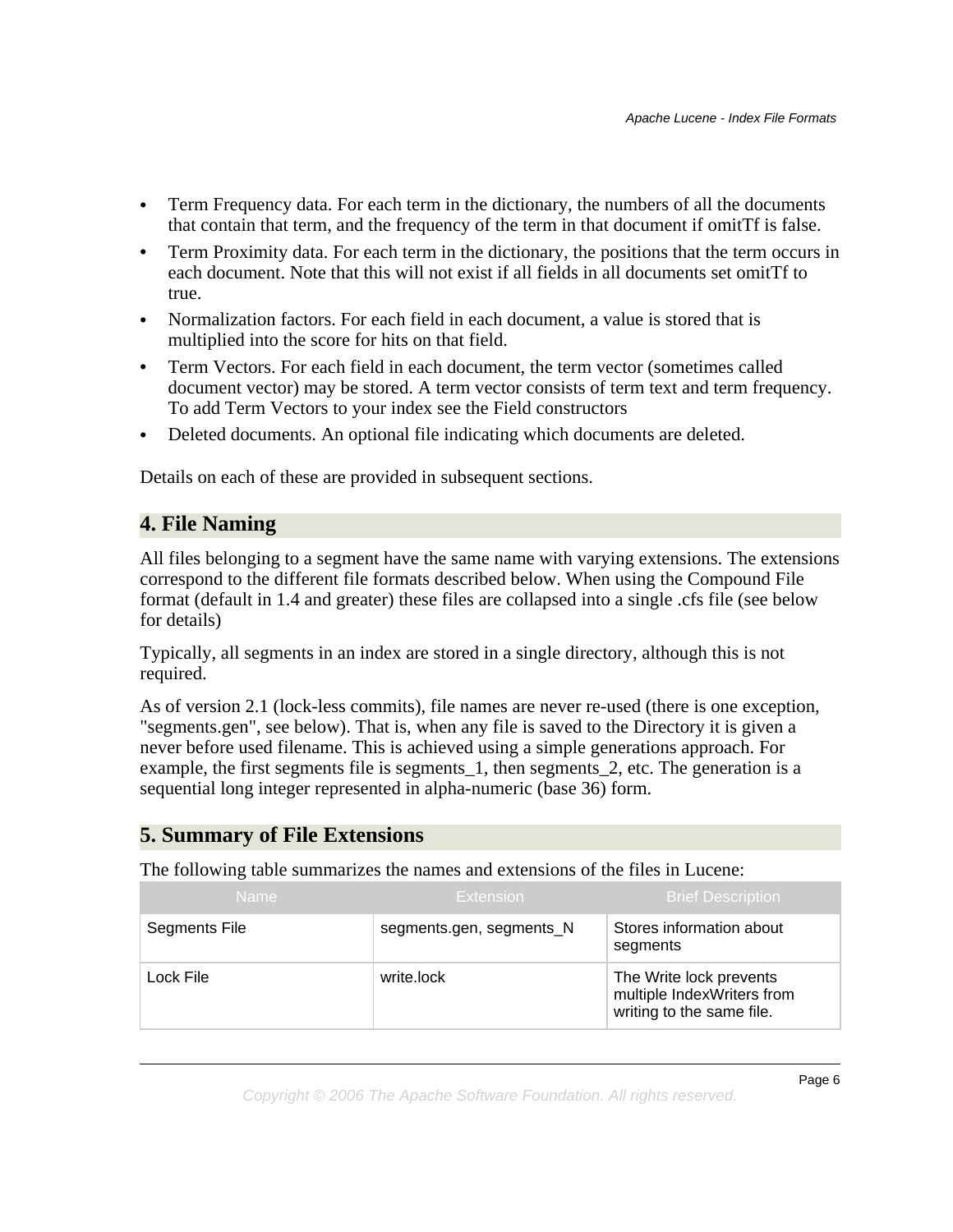| <b>Compound File</b>         | .cfs            | An optional "virtual" file<br>consisting of all the other index<br>files for systems that frequently<br>run out of file handles. |
|------------------------------|-----------------|----------------------------------------------------------------------------------------------------------------------------------|
| <b>Fields</b>                | f <sub>nm</sub> | Stores information about the<br>fields                                                                                           |
| Field Index                  | .fdx            | Contains pointers to field data                                                                                                  |
| <b>Field Data</b>            | .fdt            | The stored fields for documents                                                                                                  |
| <b>Term Infos</b>            | .tis            | Part of the term dictionary,<br>stores term info                                                                                 |
| Term Info Index              | .tii            | The index into the Term Infos<br>file                                                                                            |
| Frequencies                  | .frq            | Contains the list of docs which<br>contain each term along with<br>frequency                                                     |
| Positions                    | .prx            | Stores position information<br>about where a term occurs in<br>the index                                                         |
| <b>Norms</b>                 | .nrm            | Encodes length and boost<br>factors for docs and fields                                                                          |
| Term Vector Index            | .tvx            | Stores offset into the document<br>data file                                                                                     |
| <b>Term Vector Documents</b> | .tvd            | Contains information about<br>each document that has term<br>vectors                                                             |
| <b>Term Vector Fields</b>    | .tvf            | The field level info about term<br>vectors                                                                                       |
| <b>Deleted Documents</b>     | .del            | Info about what files are<br>deleted                                                                                             |

# <span id="page-6-0"></span>**6. Primitive Types**

# <span id="page-6-1"></span>**6.1. Byte**

The most primitive type is an eight-bit byte. Files are accessed as sequences of bytes. All

Page 7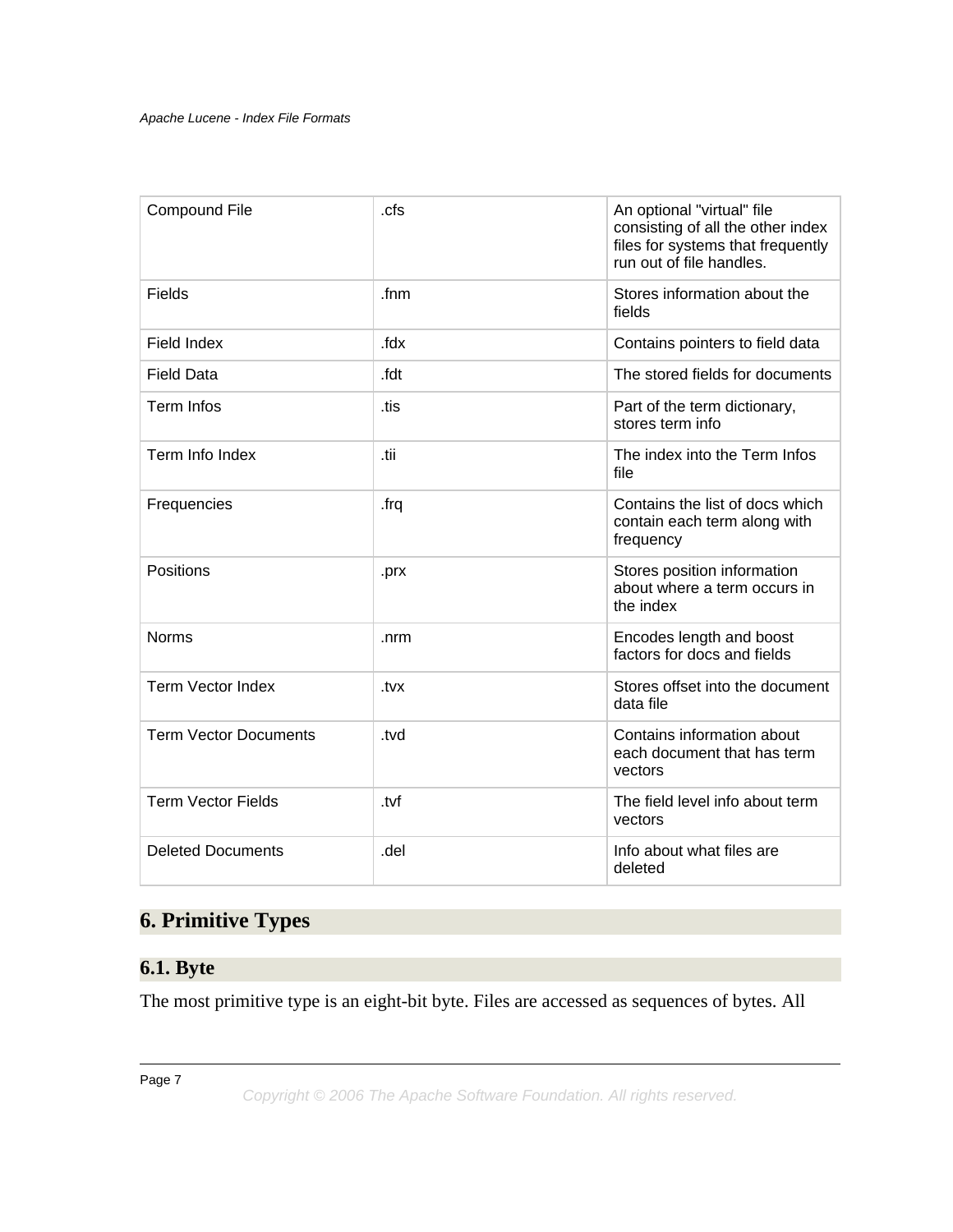other data types are defined as sequences of bytes, so file formats are byte-order independent.

#### <span id="page-7-0"></span>**6.2. UInt32**

32-bit unsigned integers are written as four bytes, high-order bytes first.

UInt $32 \rightarrow B$ yte $>4$ 

#### <span id="page-7-1"></span>**6.3. Uint64**

64-bit unsigned integers are written as eight bytes, high-order bytes first.

UInt64 -->  $\langle$ Byte>8

#### <span id="page-7-2"></span>**6.4. VInt**

A variable-length format for positive integers is defined where the high-order bit of each byte indicates whether more bytes remain to be read. The low-order seven bits are appended as increasingly more significant bits in the resulting integer value. Thus values from zero to 127 may be stored in a single byte, values from 128 to 16,383 may be stored in two bytes, and so on.

#### VInt Encoding Example

| Value            | First byte | Second byte | Third byte |
|------------------|------------|-------------|------------|
| $\boldsymbol{0}$ | 00000000   |             |            |
| $\mathbf{1}$     | 00000001   |             |            |
| $\boldsymbol{2}$ | 00000010   |             |            |
| $\cdots$         |            |             |            |
| 127              | 01111111   |             |            |
| 128              | 10000000   | 00000001    |            |
| 129              | 10000001   | 00000001    |            |
| 130              | 10000010   | 00000001    |            |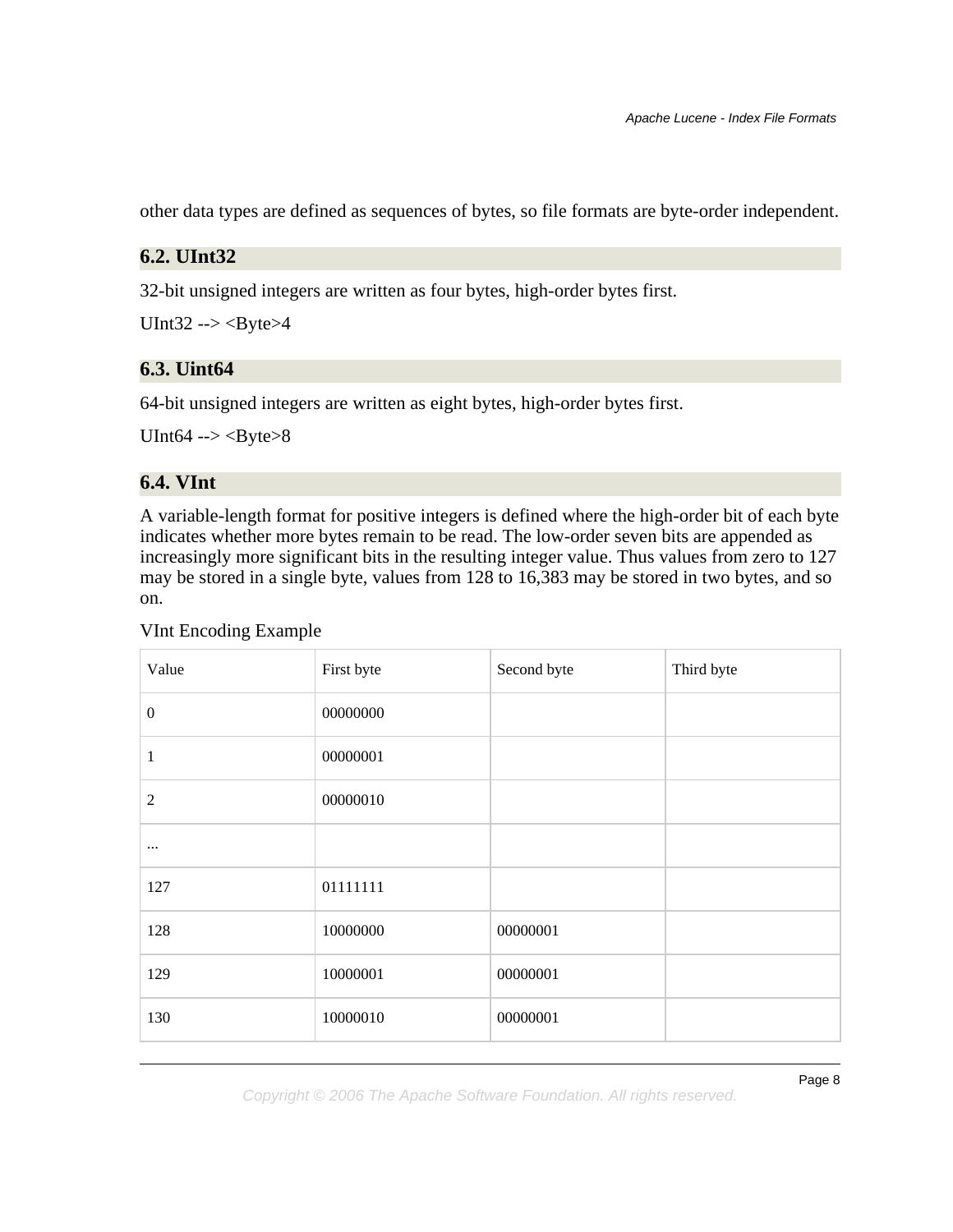| $\cdots$ |          |          |          |
|----------|----------|----------|----------|
| 16,383   | 11111111 | 01111111 |          |
| 16,384   | 10000000 | 10000000 | 00000001 |
| 16,385   | 10000001 | 10000000 | 00000001 |
| $\cdots$ |          |          |          |

This provides compression while still being efficient to decode.

# <span id="page-8-0"></span>**6.5. Chars**

Lucene writes unicode character sequences as UTF-8 encoded bytes.

### <span id="page-8-1"></span>**6.6. String**

Lucene writes strings as UTF-8 encoded bytes. First the length, in bytes, is written as a VInt, followed by the bytes.

String --> VInt, Chars

# <span id="page-8-2"></span>**7. Compound Types**

# <span id="page-8-3"></span>**7.1. Map<String,String>**

In a couple places Lucene stores a Map String->String.

Map<String,String> --> Count<String,String>Count

# <span id="page-8-4"></span>**8. Per-Index Files**

The files in this section exist one-per-index.

# <span id="page-8-5"></span>**8.1. Segments File**

The active segments in the index are stored in the segment info file, segments\_N. There may be one or more segments\_N files in the index; however, the one with the largest generation is the active one (when older segments\_N files are present it's because they temporarily cannot

Page 9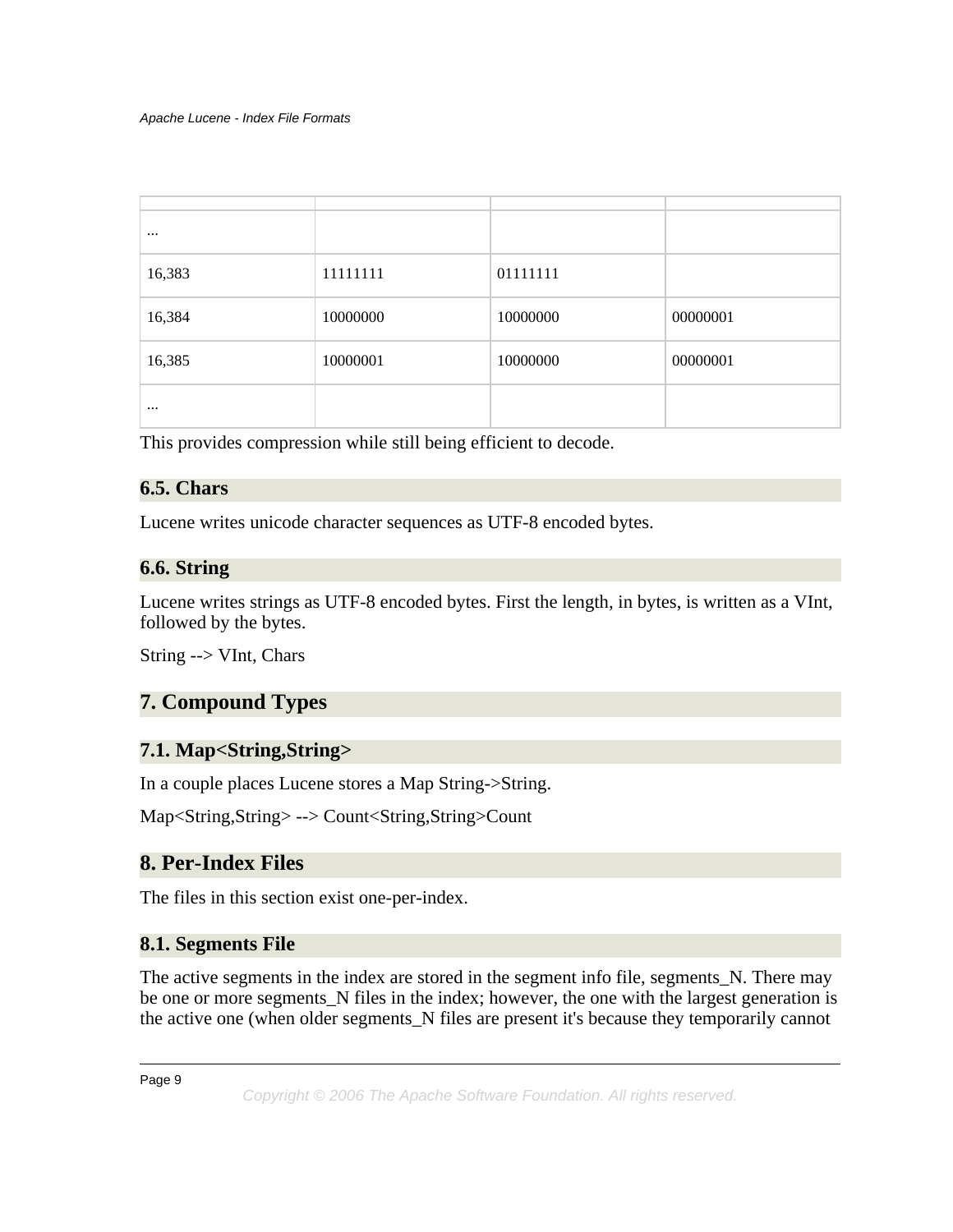be deleted, or, a writer is in the process of committing, or a custom IndexDeletionPolicy is in use). This file lists each segment by name, has details about the separate norms and deletion files, and also contains the size of each segment.

As of 2.1, there is also a file segments.gen. This file contains the current generation (the  $\overline{N}$ ) in segments\_N) of the index. This is used only as a fallback in case the current generation cannot be accurately determined by directory listing alone (as is the case for some NFS clients with time-based directory cache expiraation). This file simply contains an Int32 version header (SegmentInfos.FORMAT\_LOCKLESS = -2), followed by the generation recorded as Int64, written twice.

3.1 Segments --> Format, Version, NameCounter, SegCount, <SegVersion, SegName, SegSize, DelGen, DocStoreOffset, [DocStoreSegment, DocStoreIsCompoundFile], HasSingleNormFile, NumField, NormGenNumField, IsCompoundFile, DeletionCount, HasProx, Diagnostics>SegCount, CommitUserData, Checksum

Format, NameCounter, SegCount, SegSize, NumField, DocStoreOffset, DeletionCount --> Int $32$ 

Version, DelGen, NormGen, Checksum --> Int64

SegVersion, SegName, DocStoreSegment --> String

Diagnostics --> Map<String,String>

IsCompoundFile, HasSingleNormFile, DocStoreIsCompoundFile, HasProx --> Int8

CommitUserData --> Map<String,String>

Format is -9 (SegmentInfos.FORMAT\_DIAGNOSTICS).

Version counts how often the index has been changed by adding or deleting documents.

NameCounter is used to generate names for new segment files.

SegVersion is the code version that created the segment.

SegName is the name of the segment, and is used as the file name prefix for all of the files that compose the segment's index.

SegSize is the number of documents contained in the segment index.

DelGen is the generation count of the separate deletes file. If this is -1, there are no separate deletes. If it is 0, this is a pre-2.1 segment and you must check filesystem for the existence of  $\Delta X$ .del. Anything above zero means there are separate deletes  $(\Delta X \cdot N \cdot d$ el).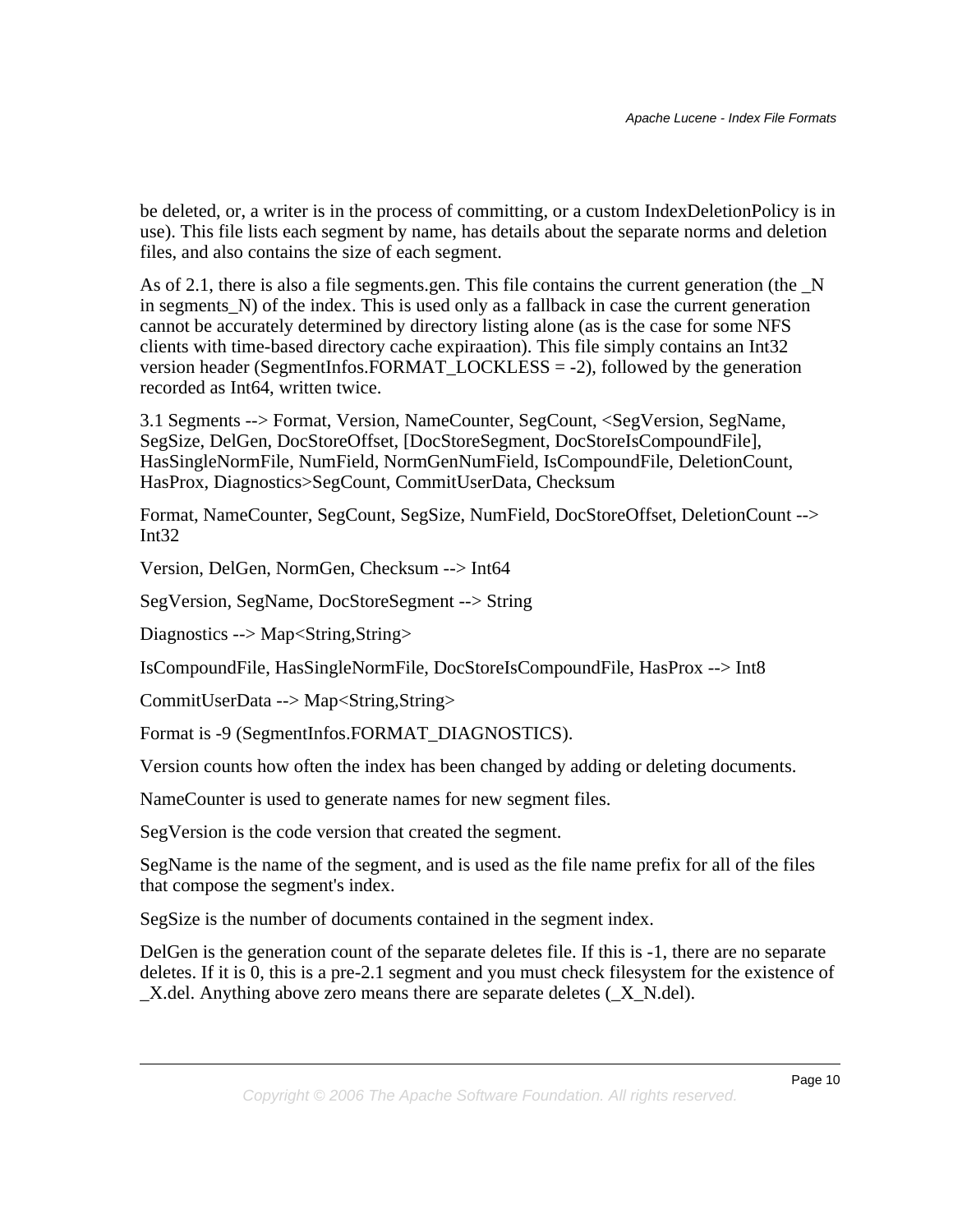NumField is the size of the array for NormGen, or -1 if there are no NormGens stored.

NormGen records the generation of the separate norms files. If NumField is -1, there are no normGens stored and they are all assumed to be 0 when the segment file was written pre-2.1 and all assumed to be -1 when the segments file is 2.1 or above. The generation then has the same meaning as delGen (above).

IsCompoundFile records whether the segment is written as a compound file or not. If this is -1, the segment is not a compound file. If it is 1, the segment is a compound file. Else it is 0, which means we check filesystem to see if X.cfs exists.

If HasSingleNormFile is 1, then the field norms are written as a single joined file (with extension .nrm); if it is 0 then each field's norms are stored as separate .fN files. See "Normalization Factors" below for details.

DocStoreOffset, DocStoreSegment, DocStoreIsCompoundFile: If DocStoreOffset is -1, this segment has its own doc store (stored fields values and term vectors) files and DocStoreSegment and DocStoreIsCompoundFile are not stored. In this case all files for stored field values (\*.fdt and \*.fdx) and term vectors (\*.tvf, \*.tvd and \*.tvx) will be stored with this segment. Otherwise, DocStoreSegment is the name of the segment that has the shared doc store files; DocStoreIsCompoundFile is 1 if that segment is stored in compound file format (as a .cfx file); and DocStoreOffset is the starting document in the shared doc store files where this segment's documents begin. In this case, this segment does not store its own doc store files but instead shares a single set of these files with other segments.

Checksum contains the CRC32 checksum of all bytes in the segments\_N file up until the checksum. This is used to verify integrity of the file on opening the index.

DeletionCount records the number of deleted documents in this segment.

HasProx is 1 if any fields in this segment have omitTf set to false; else, it's 0.

CommitUserData stores an optional user-supplied opaque Map<String,String> that was passed to IndexWriter's commit or prepareCommit, or IndexReader's flush methods.

The Diagnostics Map is privately written by IndexWriter, as a debugging aid, for each segment it creates. It includes metadata like the current Lucene version, OS, Java version, why the segment was created (merge, flush, addIndexes), etc.

# <span id="page-10-0"></span>**8.2. Lock File**

The write lock, which is stored in the index directory by default, is named "write.lock". If the lock directory is different from the index directory then the write lock will be named "XXXX-write.lock" where XXXX is a unique prefix derived from the full path to the index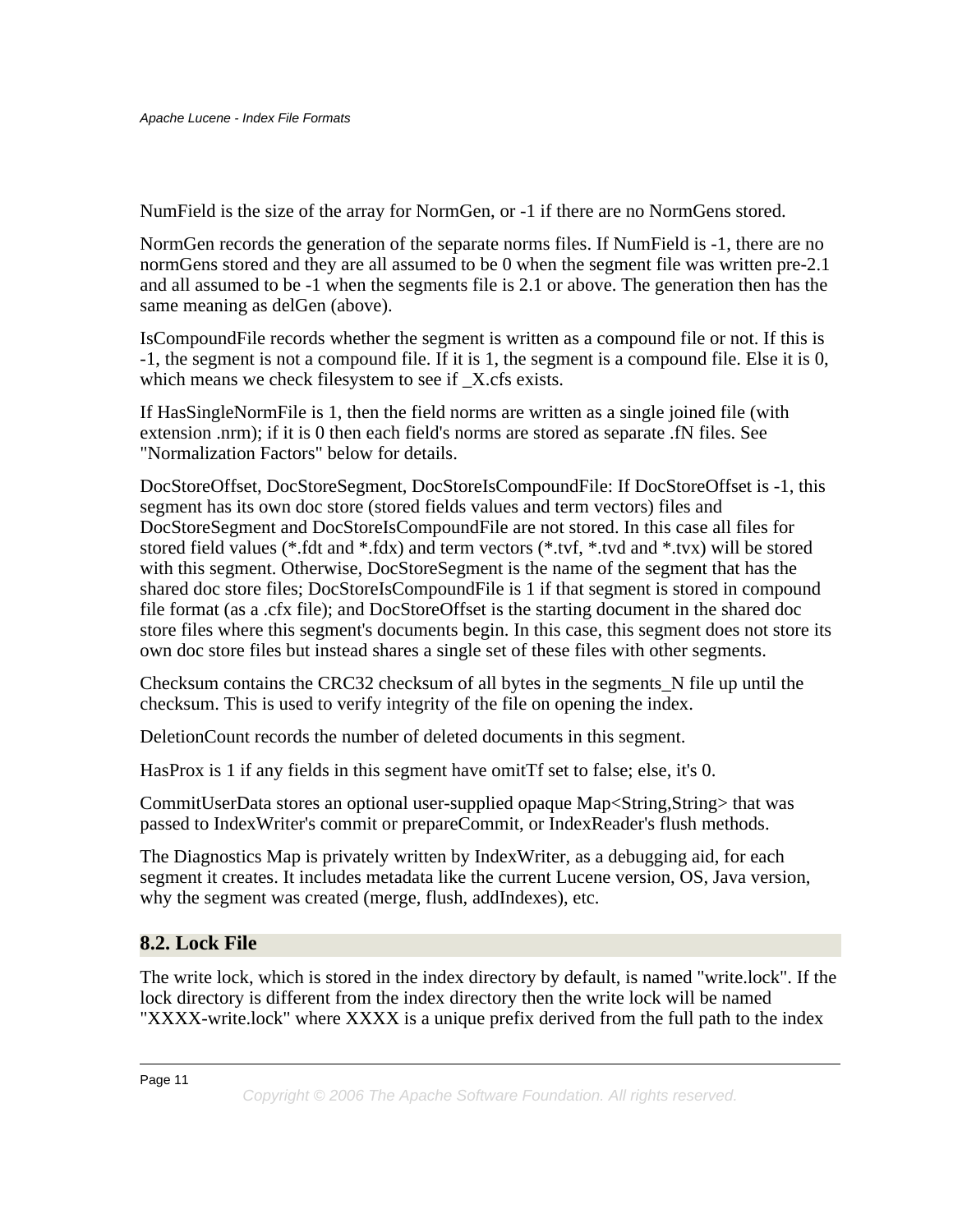directory. When this file is present, a writer is currently modifying the index (adding or removing documents). This lock file ensures that only one writer is modifying the index at a time.

### <span id="page-11-0"></span>**8.3. Deletable File**

A writer dynamically computes the files that are deletable, instead, so no file is written.

#### <span id="page-11-1"></span>**8.4. Compound Files**

Starting with Lucene 1.4 the compound file format became default. This is simply a container for all files described in the next section (except for the .del file).

Compound (.cfs) --> FileCount, <DataOffset, FileName> FileCount , FileData FileCount

FileCount --> VInt

DataOffset --> Long

FileName --> String

FileData --> raw file data

The raw file data is the data from the individual files named above.

Starting with Lucene 2.3, doc store files (stored field values and term vectors) can be shared in a single set of files for more than one segment. When compound file is enabled, these shared files will be added into a single compound file (same format as above) but with the extension .cfx.

# <span id="page-11-2"></span>**9. Per-Segment Files**

The remaining files are all per-segment, and are thus defined by suffix.

#### <span id="page-11-3"></span>**9.1. Fields**

Field Info

Field names are stored in the field info file, with suffix .fnm.

FieldInfos (.fnm) --> FNMVersion,FieldsCount, <FieldName, FieldBits> FieldsCount

FNMVersion, FieldsCount --> VInt

FieldName --> String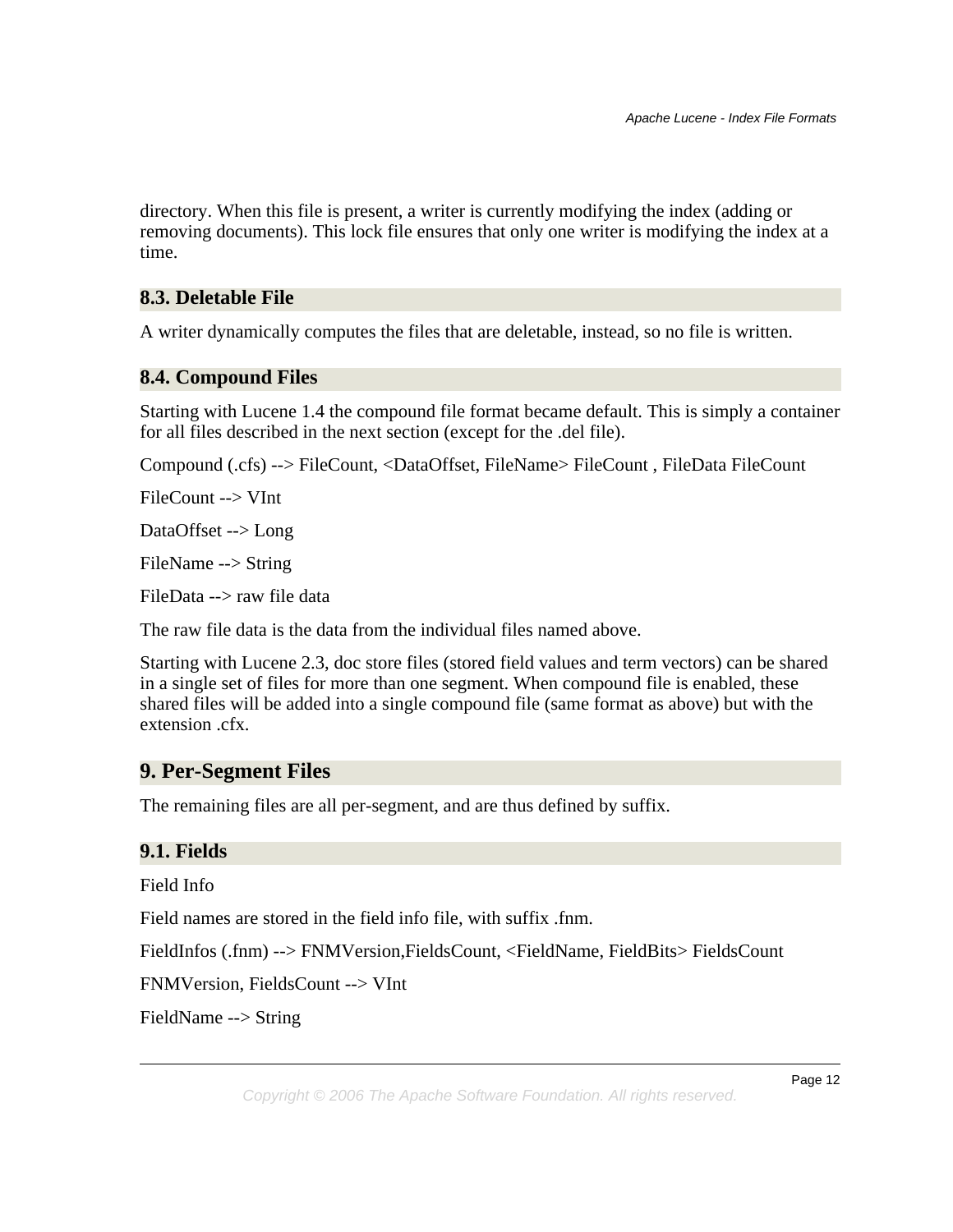FieldBits --> Byte

- The low-order bit is one for indexed fields, and zero for non-indexed fields.
- The second lowest-order bit is one for fields that have term vectors stored, and zero for fields without term vectors.
- If the third lowest-order bit is set (0x04), term positions are stored with the term vectors.
- If the fourth lowest-order bit is set  $(0x08)$ , term offsets are stored with the term vectors.
- If the fifth lowest-order bit is set  $(0x10)$ , norms are omitted for the indexed field.
- If the sixth lowest-order bit is set (0x20), payloads are stored for the indexed field.

FNMVersion (added in 2.9) is always -2.

Fields are numbered by their order in this file. Thus field zero is the first field in the file, field one the next, and so on. Note that, like document numbers, field numbers are segment relative.

Stored Fields

Stored fields are represented by two files:

1. The field index, or .fdx file.

This contains, for each document, a pointer to its field data, as follows:

FieldIndex (.fdx) --> <FieldValuesPosition> SegSize

FieldValuesPosition --> Uint64

This is used to find the location within the field data file of the fields of a particular document. Because it contains fixed-length data, this file may be easily randomly accessed. The position of document n 's field data is the Uint64 at n\*8 in this file.

2. The field data, or .fdt file.

This contains the stored fields of each document, as follows:

FieldData (.fdt) --> <DocFieldData> SegSize

DocFieldData --> FieldCount, <FieldNum, Bits, Value> FieldCount

FieldCount --> VInt

FieldNum --> VInt

Bits --> Byte

• low order bit is one for tokenized fields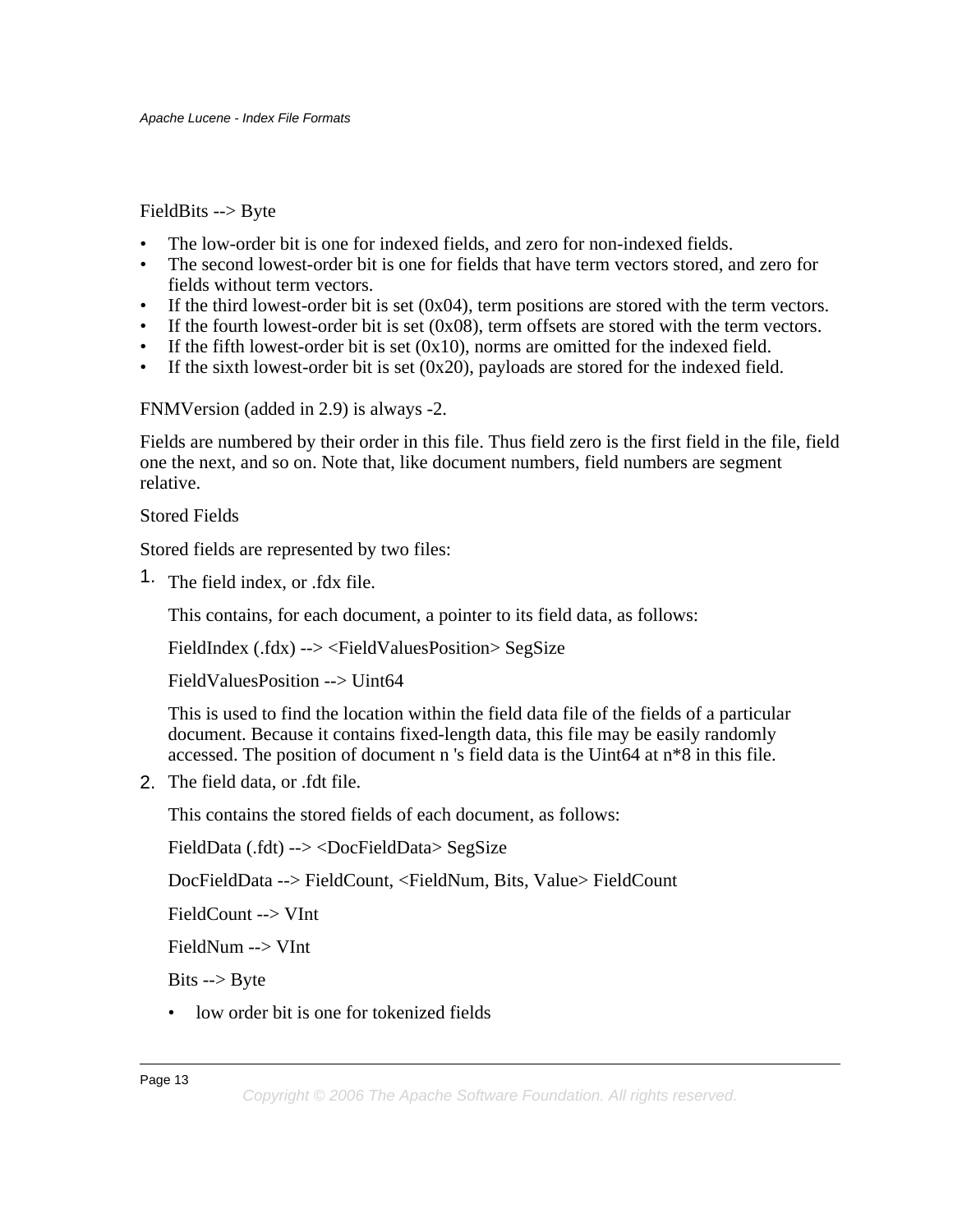- second bit is one for fields containing binary data
- third bit is one for fields with compression option enabled (if compression is enabled, the algorithm used is ZLIB), only available for indexes until Lucene version 2.9.x

Value --> String | BinaryValue (depending on Bits)

BinaryValue --> ValueSize, <Byte>^ValueSize

ValueSize --> VInt

### <span id="page-13-0"></span>**9.2. Term Dictionary**

The term dictionary is represented as two files:

1. The term infos, or tis file.

TermInfoFile (.tis)--> TIVersion, TermCount, IndexInterval, SkipInterval, MaxSkipLevels, TermInfos

TIVersion --> UInt32

TermCount --> UInt64

IndexInterval --> UInt32

SkipInterval --> UInt32

MaxSkipLevels --> UInt32

TermInfos --> <TermInfo> TermCount

TermInfo --> <Term, DocFreq, FreqDelta, ProxDelta, SkipDelta>

Term --> <PrefixLength, Suffix, FieldNum>

Suffix  $\rightarrow$  String

PrefixLength, DocFreq, FreqDelta, ProxDelta, SkipDelta  $\rightarrow$  VInt

This file is sorted by Term. Terms are ordered first lexicographically (by UTF16 character code) by the term's field name, and within that lexicographically (by UTF16 character code) by the term's text.

TIVersion names the version of the format of this file and is equal to TermInfosWriter.FORMAT\_CURRENT.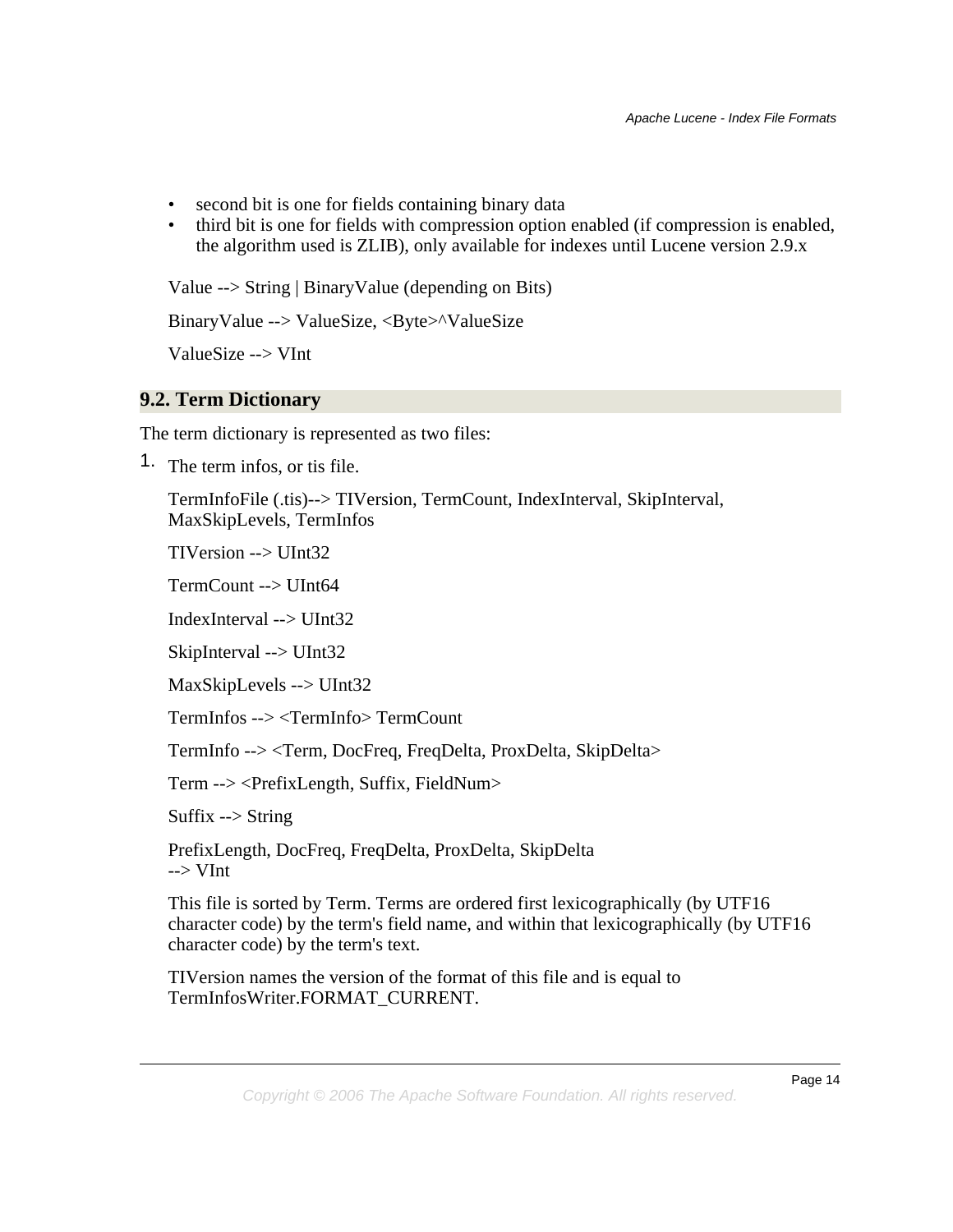Term text prefixes are shared. The PrefixLength is the number of initial characters from the previous term which must be pre-pended to a term's suffix in order to form the term's text. Thus, if the previous term's text was "bone" and the term is "boy", the PrefixLength is two and the suffix is "y".

FieldNumber determines the term's field, whose name is stored in the .fdt file.

DocFreq is the count of documents which contain the term.

FreqDelta determines the position of this term's TermFreqs within the .frq file. In particular, it is the difference between the position of this term's data in that file and the position of the previous term's data (or zero, for the first term in the file).

ProxDelta determines the position of this term's TermPositions within the .prx file. In particular, it is the difference between the position of this term's data in that file and the position of the previous term's data (or zero, for the first term in the file. For fields with omitTf true, this will be 0 since prox information is not stored.

SkipDelta determines the position of this term's SkipData within the .frq file. In particular, it is the number of bytes after TermFreqs that the SkipData starts. In other words, it is the length of the TermFreq data. SkipDelta is only stored if DocFreq is not smaller than SkipInterval.

2. The term info index, or .tii file.

This contains every IndexInterval th entry from the .tis file, along with its location in the "tis" file. This is designed to be read entirely into memory and used to provide random access to the "tis" file.

The structure of this file is very similar to the .tis file, with the addition of one item per record, the IndexDelta.

TermInfoIndex (.tii)--> TIVersion, IndexTermCount, IndexInterval, SkipInterval, MaxSkipLevels, TermIndices

TIVersion --> UInt32

IndexTermCount --> UInt64

IndexInterval --> UInt32

SkipInterval --> UInt32

TermIndices --> <TermInfo, IndexDelta> IndexTermCount

IndexDelta --> VLong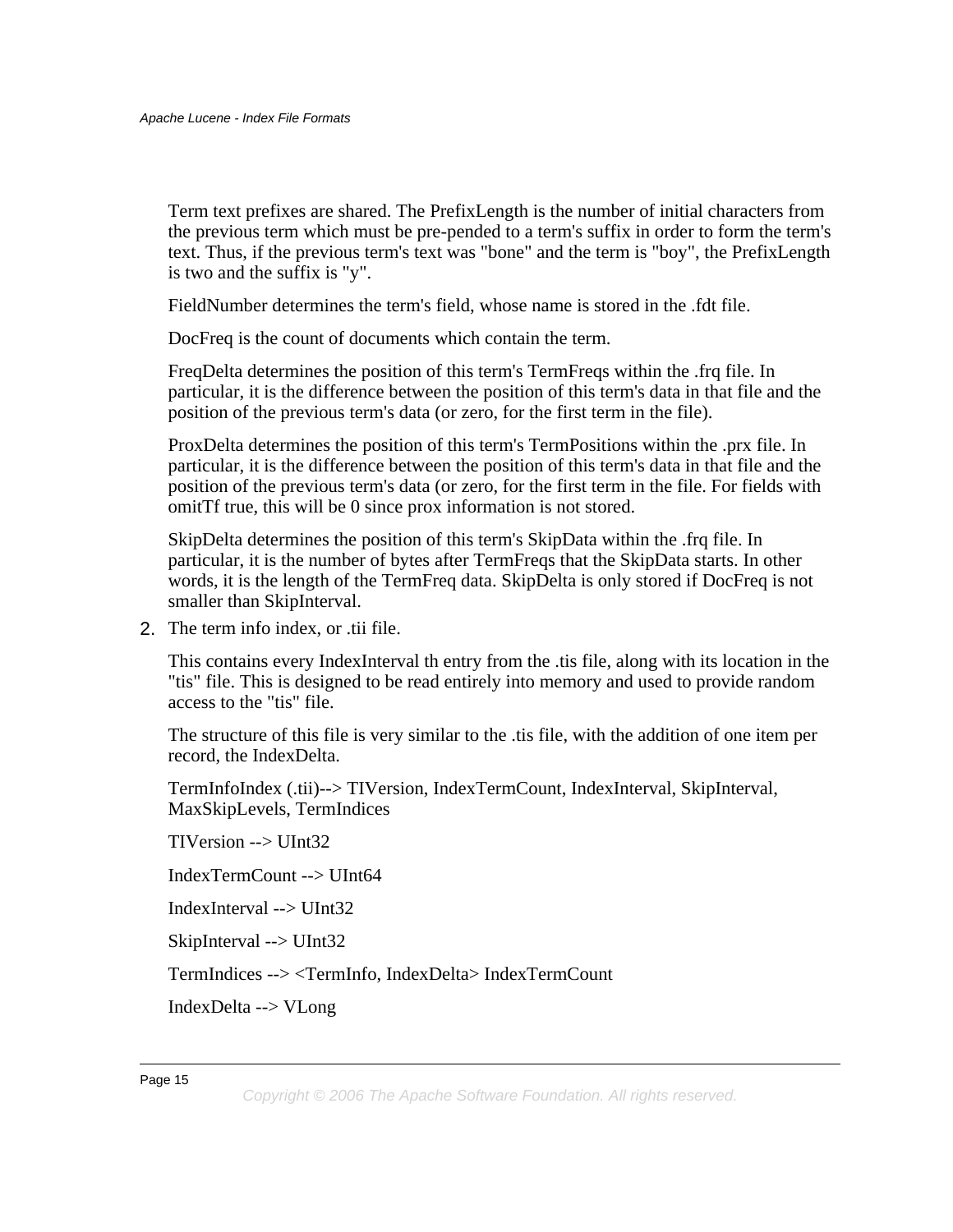IndexDelta determines the position of this term's TermInfo within the .tis file. In particular, it is the difference between the position of this term's entry in that file and the position of the previous term's entry.

SkipInterval is the fraction of TermDocs stored in skip tables. It is used to accelerate TermDocs.skipTo(int). Larger values result in smaller indexes, greater acceleration, but fewer accelerable cases, while smaller values result in bigger indexes, less acceleration (in case of a small value for MaxSkipLevels) and more accelerable cases.

MaxSkipLevels is the max. number of skip levels stored for each term in the .frq file. A low value results in smaller indexes but less acceleration, a larger value results in slighly larger indexes but greater acceleration. See format of .frq file for more information about skip levels.

### <span id="page-15-0"></span>**9.3. Frequencies**

The .frq file contains the lists of documents which contain each term, along with the frequency of the term in that document (if omitTf is false).

FreqFile (.frq) --> <TermFreqs, SkipData> TermCount

TermFreqs --> <TermFreq> DocFreq

TermFreq --> DocDelta[, Freq?]

SkipData --> <<SkipLevelLength, SkipLevel> NumSkipLevels-1, SkipLevel> <SkipDatum>

SkipLevel --> <SkipDatum> DocFreq/(SkipInterval^(Level + 1))

SkipDatum --> DocSkip,PayloadLength?,FreqSkip,ProxSkip,SkipChildLevelPointer?

DocDelta,Freq,DocSkip,PayloadLength,FreqSkip,ProxSkip --> VInt

SkipChildLevelPointer --> VLong

TermFreqs are ordered by term (the term is implicit, from the .tis file).

TermFreq entries are ordered by increasing document number.

DocDelta: if omitTf is false, this determines both the document number and the frequency. In particular, DocDelta/2 is the difference between this document number and the previous document number (or zero when this is the first document in a TermFreqs). When DocDelta is odd, the frequency is one. When DocDelta is even, the frequency is read as another VInt. If omitTf is true, DocDelta contains the gap (not multiplied by 2) between document numbers and no frequency information is stored.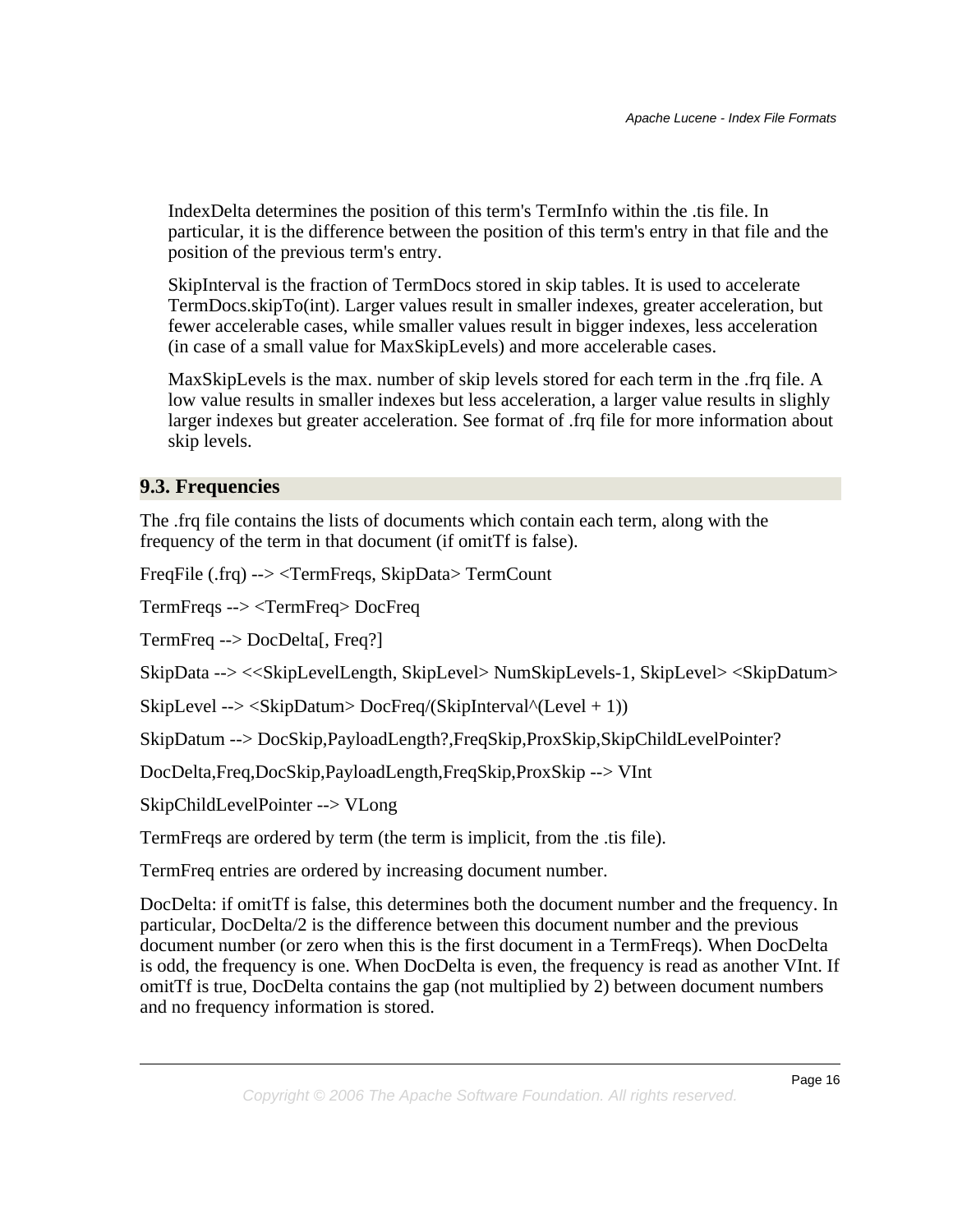For example, the TermFreqs for a term which occurs once in document seven and three times in document eleven, with omitTf false, would be the following sequence of VInts:

#### 15, 8, 3

If omitTf were true it would be this sequence of VInts instead:

7,4

DocSkip records the document number before every SkipInterval th document in TermFreqs. If payloads are disabled for the term's field, then DocSkip represents the difference from the previous value in the sequence. If payloads are enabled for the term's field, then DocSkip/2 represents the difference from the previous value in the sequence. If payloads are enabled and DocSkip is odd, then PayloadLength is stored indicating the length of the last payload before the SkipIntervalth document in TermPositions. FreqSkip and ProxSkip record the position of every SkipInterval th entry in FreqFile and ProxFile, respectively. File positions are relative to the start of TermFreqs and Positions, to the previous SkipDatum in the sequence.

For example, if DocFreq=35 and SkipInterval=16, then there are two SkipData entries, containing the 15 th and 31 st document numbers in TermFreqs. The first FreqSkip names the number of bytes after the beginning of TermFreqs that the 16 th SkipDatum starts, and the second the number of bytes after that that the 32 nd starts. The first ProxSkip names the number of bytes after the beginning of Positions that the 16 th SkipDatum starts, and the second the number of bytes after that that the 32 nd starts.

Each term can have multiple skip levels. The amount of skip levels for a term is NumSkipLevels = Min(MaxSkipLevels, floor(log(DocFreq/log(SkipInterval)))). The number of SkipData entries for a skip level is DocFreq/(SkipInterval $\text{``(Level + 1)}$ ), whereas the lowest skip level is Level=0.

Example: SkipInterval = 4, MaxSkipLevels = 2, DocFreq = 35. Then skip level 0 has 8 SkipData entries, containing the 3rd, 7th, 11th, 15th, 19th, 23rd, 27th, and 31st document numbers in TermFreqs. Skip level 1 has 2 SkipData entries, containing the 15th and 31st document numbers in TermFreqs.

The SkipData entries on all upper levels > 0 contain a SkipChildLevelPointer referencing the corresponding SkipData entry in level-1. In the example has entry 15 on level 1 a pointer to entry 15 on level 0 and entry 31 on level 1 a pointer to entry 31 on level 0.

# <span id="page-16-0"></span>**9.4. Positions**

The .prx file contains the lists of positions that each term occurs at within documents. Note that fields with omitTf true do not store anything into this file, and if all fields in the index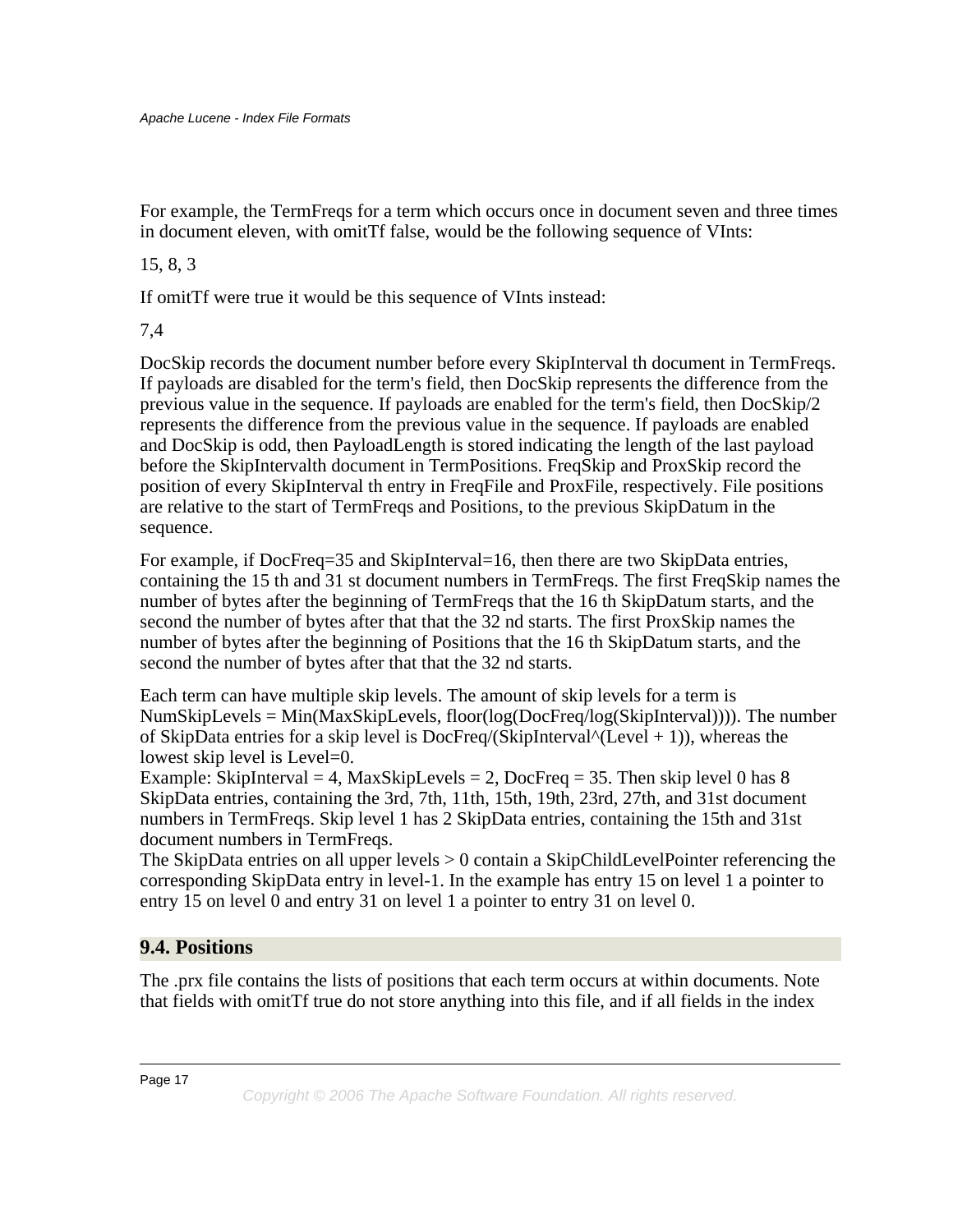have omitTf true then the .prx file will not exist.

ProxFile (.prx) --> <TermPositions> TermCount

TermPositions --> <Positions> DocFreq

Positions --> <PositionDelta,Payload?> Freq

Payload --> <PayloadLength?,PayloadData>

PositionDelta --> VInt

PayloadLength --> VInt

PayloadData --> bytePayloadLength

TermPositions are ordered by term (the term is implicit, from the .tis file).

Positions entries are ordered by increasing document number (the document number is implicit from the .frq file).

PositionDelta is, if payloads are disabled for the term's field, the difference between the position of the current occurrence in the document and the previous occurrence (or zero, if this is the first occurrence in this document). If payloads are enabled for the term's field, then PositionDelta/2 is the difference between the current and the previous position. If payloads are enabled and PositionDelta is odd, then PayloadLength is stored, indicating the length of the payload at the current term position.

For example, the TermPositions for a term which occurs as the fourth term in one document, and as the fifth and ninth term in a subsequent document, would be the following sequence of VInts (payloads disabled):

4, 5, 4

PayloadData is metadata associated with the current term position. If PayloadLength is stored at the current position, then it indicates the length of this Payload. If PayloadLength is not stored, then this Payload has the same length as the Payload at the previous position.

#### <span id="page-17-0"></span>**9.5. Normalization Factors**

There's a single .nrm file containing all norms:

AllNorms (.nrm) --> NormsHeader,<Norms> NumFieldsWithNorms

Norms --> <Byte> SegSize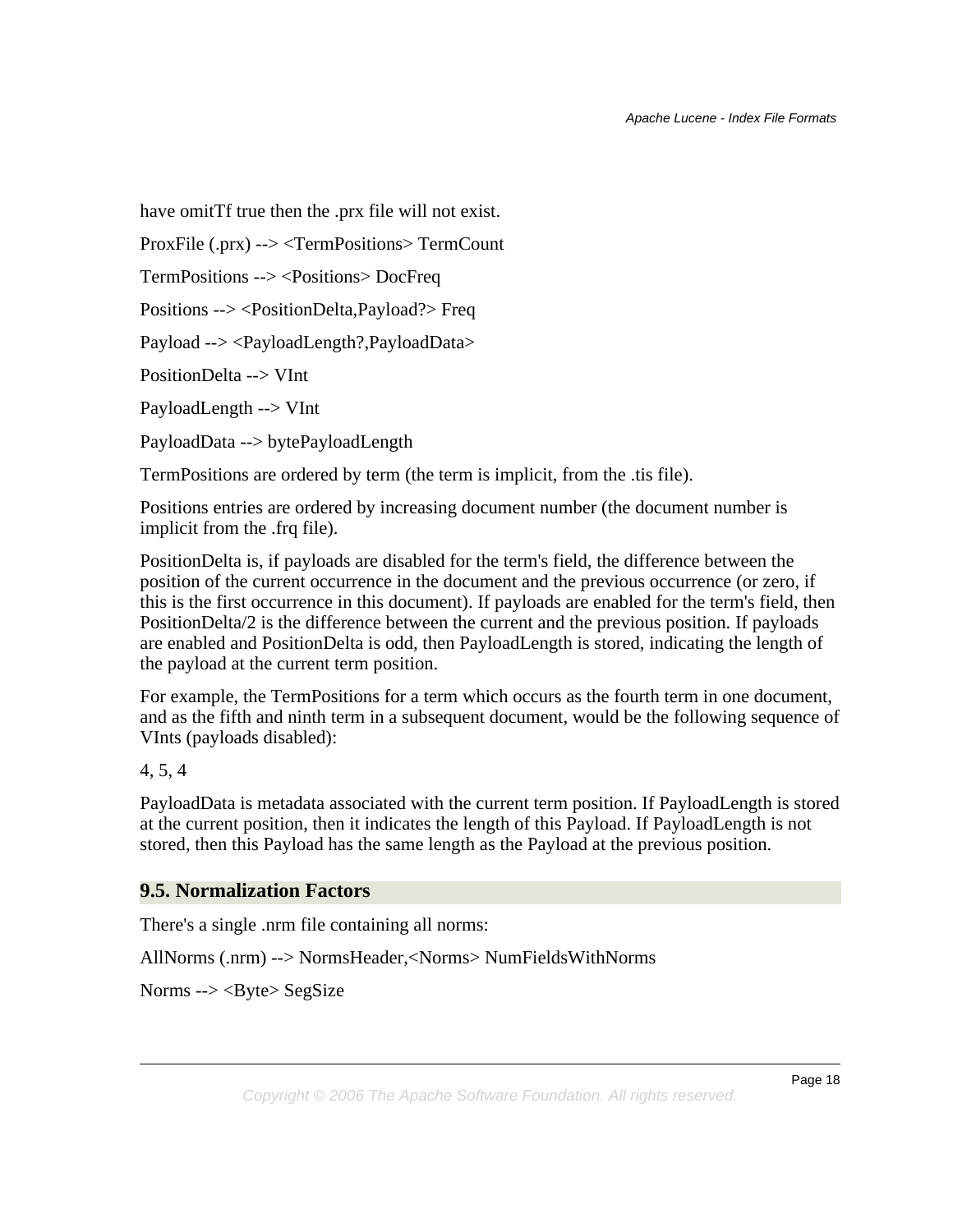NormsHeader --> 'N','R','M',Version

Version --> Byte

NormsHeader has 4 bytes, last of which is the format version for this file, currently -1.

Each byte encodes a floating point value. Bits 0-2 contain the 3-bit mantissa, and bits 3-8 contain the 5-bit exponent.

These are converted to an IEEE single float value as follows:

- 1. If the byte is zero, use a zero float.
- 2. Otherwise, set the sign bit of the float to zero;
- 3. add 48 to the exponent and use this as the float's exponent;
- 4. map the mantissa to the high-order 3 bits of the float's mantissa; and
- 5. set the low-order 21 bits of the float's mantissa to zero.

A separate norm file is created when the norm values of an existing segment are modified. When field *N* is modified, a separate norm file *.sN* is created, to maintain the norm values for that field.

Separate norm files are created (when adequate) for both compound and non compound segments.

#### <span id="page-18-0"></span>**9.6. Term Vectors**

Term Vector support is an optional on a field by field basis. It consists of 3 files.

1. The Document Index or .tvx file.

For each document, this stores the offset into the document data (.tvd) and field data (.tvf) files.

DocumentIndex (.tvx) --> TVXVersion<DocumentPosition,FieldPosition> NumDocs

TVXVersion --> Int (TermVectorsReader.CURRENT)

DocumentPosition --> UInt64 (offset in the .tvd file)

FieldPosition --> UInt64 (offset in the .tvf file)

2. The Document or .tvd file.

This contains, for each document, the number of fields, a list of the fields with term vector info and finally a list of pointers to the field information in the .tvf (Term Vector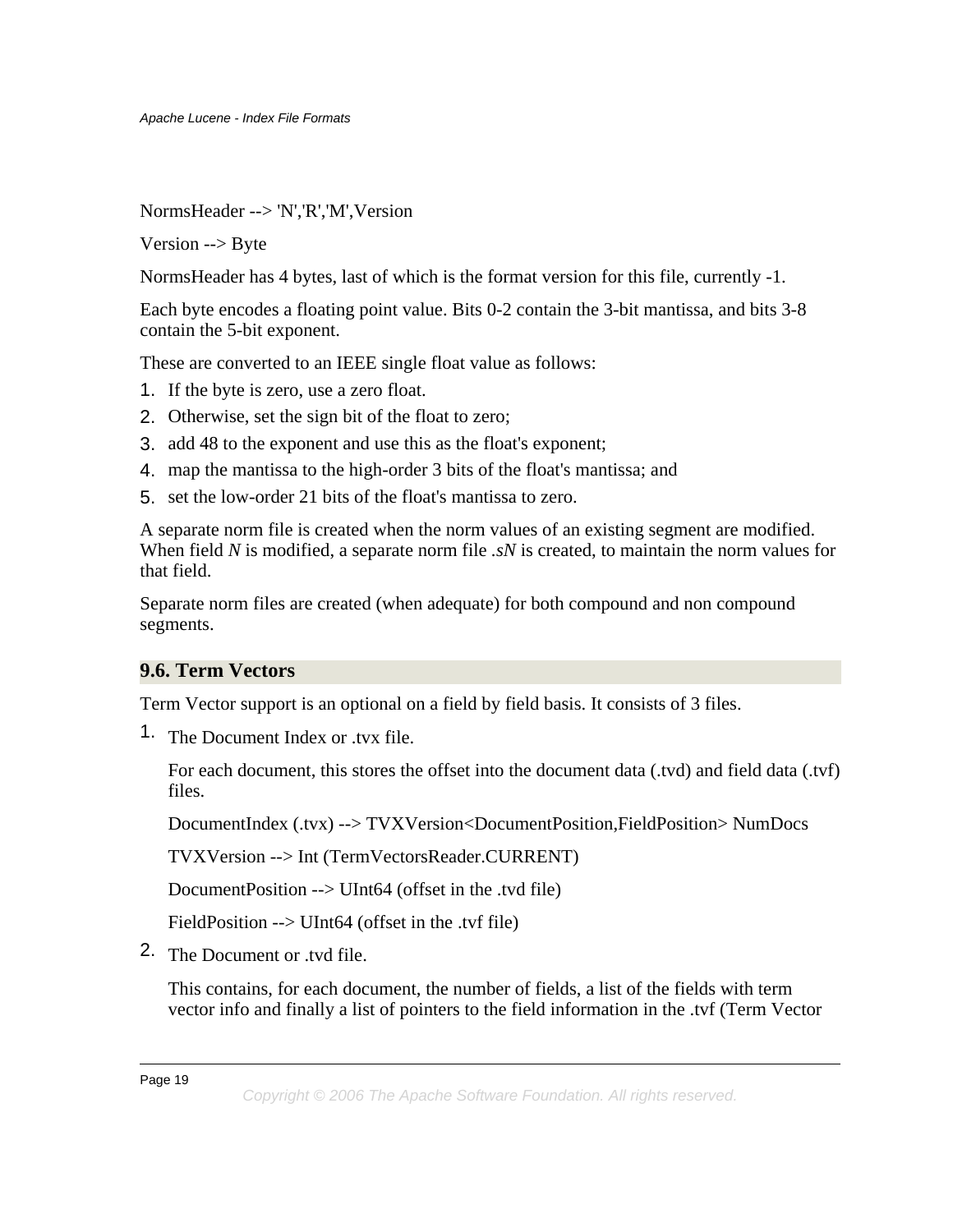Fields) file.

Document (.tvd) --> TVDVersion<NumFields, FieldNums, FieldPositions> NumDocs

TVDVersion --> Int (TermVectorsReader.FORMAT\_CURRENT)

NumFields --> VInt

FieldNums --> <FieldNumDelta> NumFields

FieldNumDelta --> VInt

FieldPositions --> <FieldPositionDelta> NumFields-1

FieldPositionDelta --> VLong

The .tvd file is used to map out the fields that have term vectors stored and where the field information is in the .tvf file.

3. The Field or .tvf file.

This file contains, for each field that has a term vector stored, a list of the terms, their frequencies and, optionally, position and offest information.

Field (.tvf) --> TVFVersion<NumTerms, Position/Offset, TermFreqs> NumFields

TVFVersion --> Int (TermVectorsReader.FORMAT\_CURRENT)

NumTerms --> VInt

Position/Offset --> Byte

TermFreqs --> <TermText, TermFreq, Positions?, Offsets?> NumTerms

TermText --> <PrefixLength, Suffix>

PrefixLength --> VInt

Suffix  $\rightarrow$  String

TermFreq --> VInt

Positions --> <VInt>TermFreq

Offsets --> <VInt, VInt>TermFreq

Notes:

• Position/Offset byte stores whether this term vector has position or offset information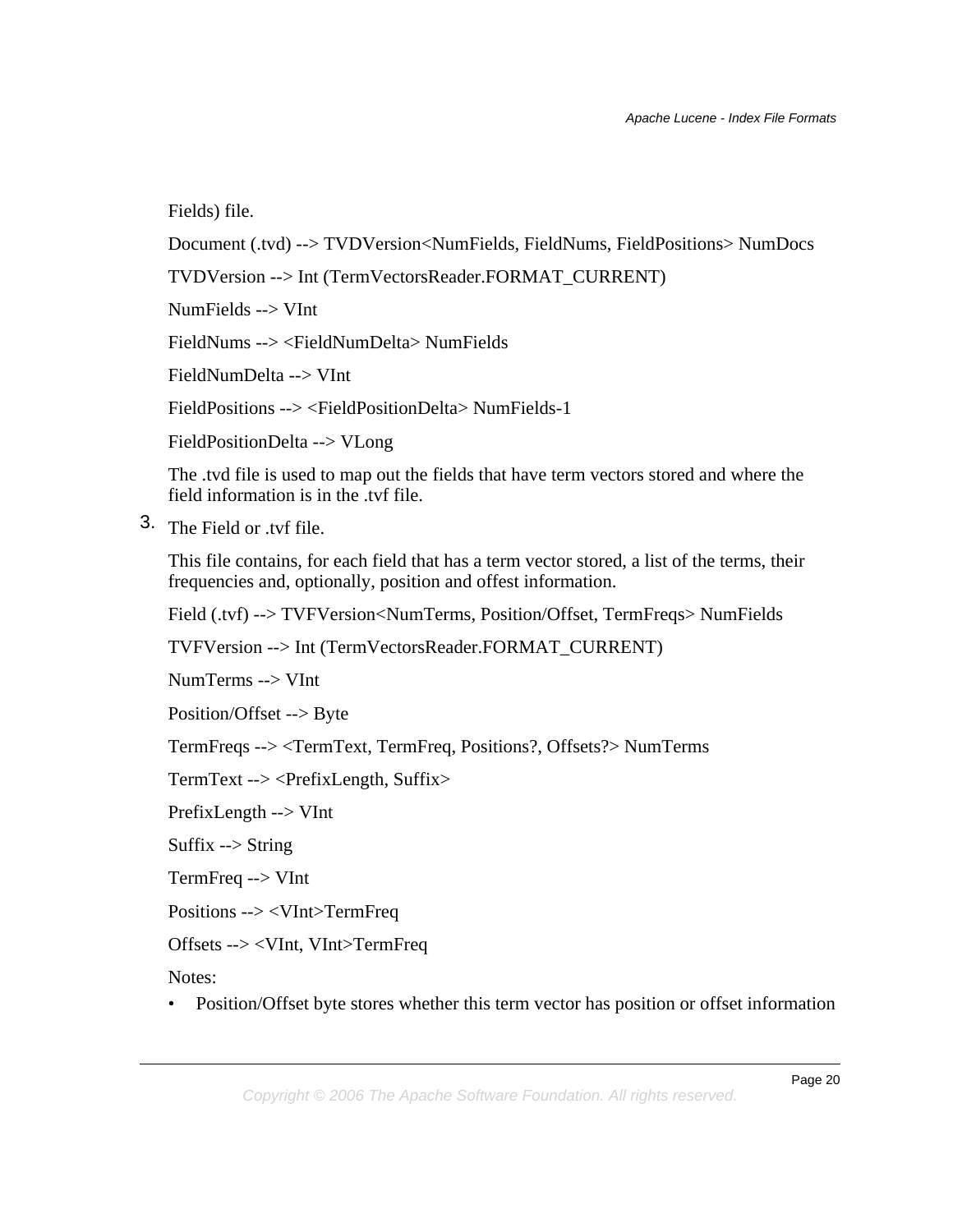stored.

- Term text prefixes are shared. The PrefixLength is the number of initial characters from the previous term which must be pre-pended to a term's suffix in order to form the term's text. Thus, if the previous term's text was "bone" and the term is "boy", the PrefixLength is two and the suffix is "y".
- Positions are stored as delta encoded VInts. This means we only store the difference of the current position from the last position
- Offsets are stored as delta encoded VInts. The first VInt is the startOffset, the second is the endOffset.

# <span id="page-20-0"></span>**9.7. Deleted Documents**

The .del file is optional, and only exists when a segment contains deletions.

Although per-segment, this file is maintained exterior to compound segment files.

Deletions (.del) --> [Format],ByteCount,BitCount, Bits | DGaps (depending on Format)

Format,ByteSize,BitCount --> Uint32

Bits --> <Byte> ByteCount

DGaps --> <DGap,NonzeroByte> NonzeroBytesCount

DGap --> VInt

NonzeroByte --> Byte

Format is Optional. -1 indicates DGaps. Non-negative value indicates Bits, and that Format is excluded.

ByteCount indicates the number of bytes in Bits. It is typically (SegSize/8)+1.

BitCount indicates the number of bits that are currently set in Bits.

Bits contains one bit for each document indexed. When the bit corresponding to a document number is set, that document is marked as deleted. Bit ordering is from least to most significant. Thus, if Bits contains two bytes, 0x00 and 0x02, then document 9 is marked as deleted.

DGaps represents sparse bit-vectors more efficiently than Bits. It is made of DGaps on indexes of nonzero bytes in Bits, and the nonzero bytes themselves. The number of nonzero bytes in Bits (NonzeroBytesCount) is not stored.

For example, if there are 8000 bits and only bits 10,12,32 are set, DGaps would be used:

Page 21